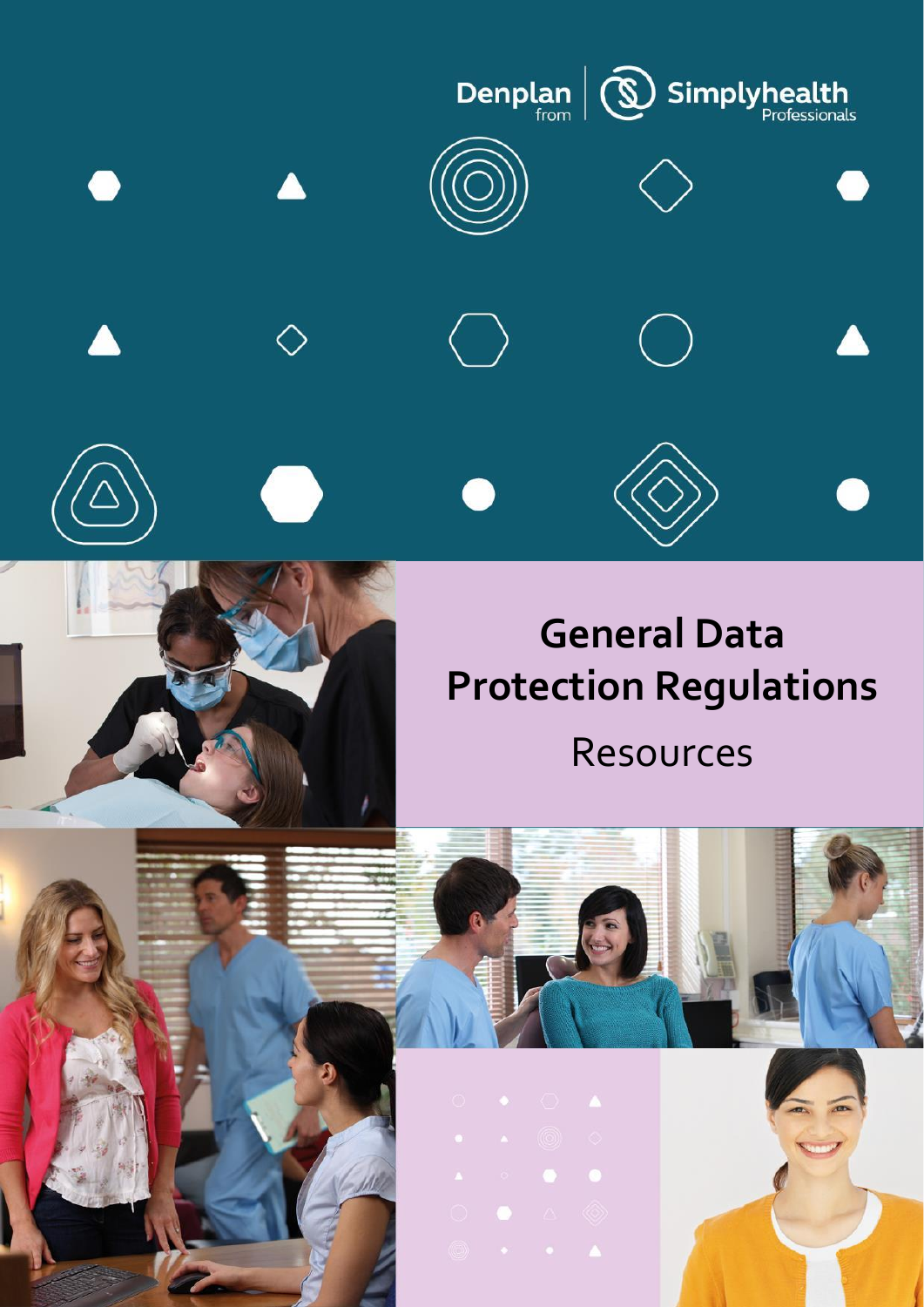This document and its content is produced solely and exclusively for the use of member dentists offering Denplan payment plans and their authorised practice staff who are permitted to download, print and amend to suit their personal circumstances and for use in their own practice(s) only.

# **© 2019 DENPLAN LTD | ALL RIGHTS RESERVED**

Copyright in the whole and every part of this manual belongs to Denplan Limited (trading as Simplyhealth Professionals) and may not, other than in strict accordance with the terms above, be used, sold, transferred, copied or reproduced in whole or in part in any manner or form or in or on any media to any other person without the prior written consent of Denplan Limited.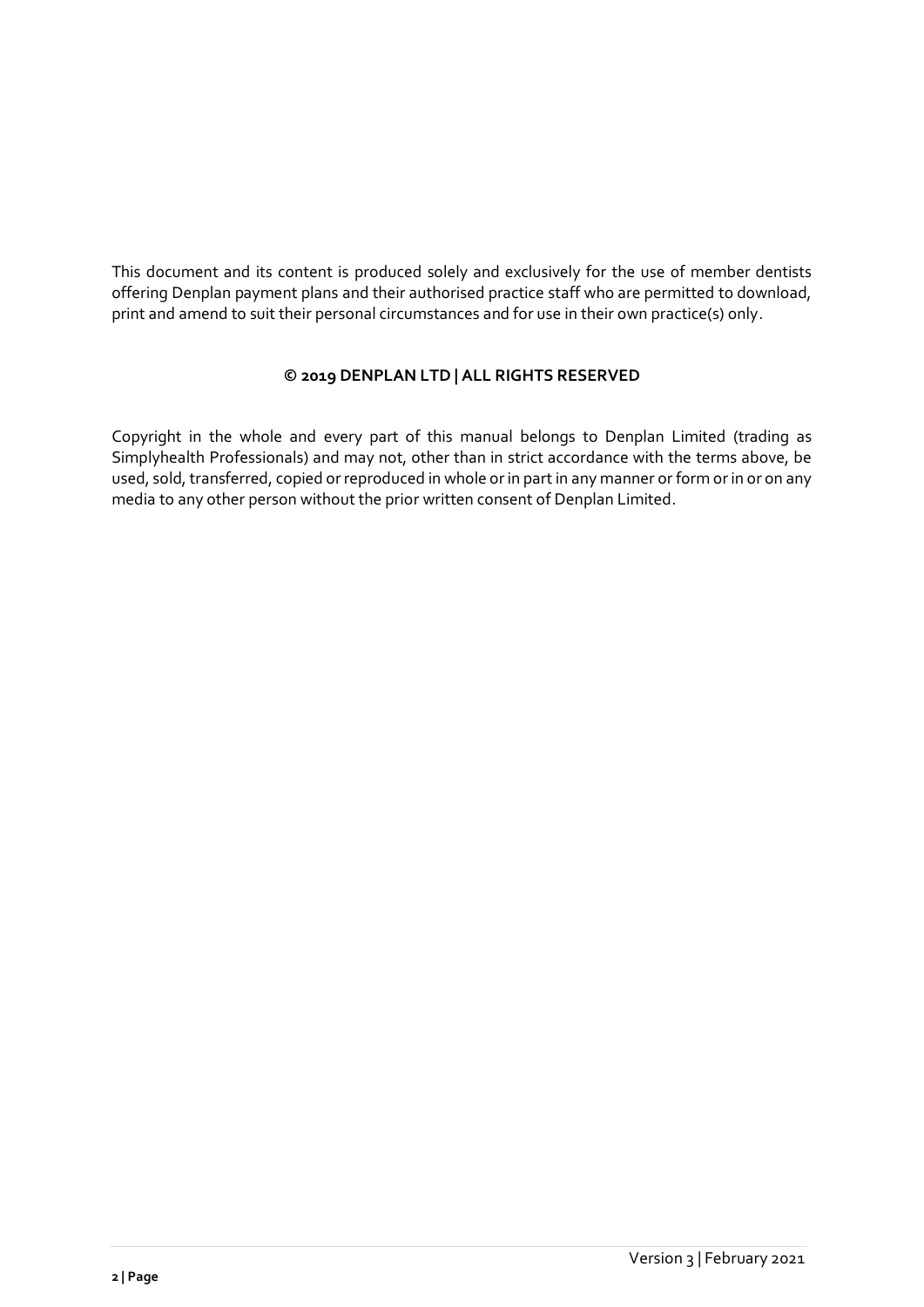# **Data Protection Policy**

# **Milton Dental Practice**

# **1. General**

The practice collects, holds, processes and shares personal data in accordance with the provisions of the General Data Protection Regulation and the Data Protection Act 2018. We have carried out and will review as appropriate, a Data Audit.

This Policy applies to personal data in the following categories:

- Patients' Records, both current and past
- Employees' data
- Contractors' data including dental registrants

# **2. Data Protection Principles**

We shall ensure that Personal Data, including Special Data (health) will be:

- Processed lawfully, fairly and in a transparent manner
- Collected for specified, explicit and legitimate purposes only
- Adequate, relevant and necessary for the purpose
- Accurate and updated
- Kept for no longer than is necessary
- Processed in a secure manner and protected against loss, destruction or damage

# **3. Lawful Basis**

Data will be held and processed under the following Lawful Basis:

- Patient Data and health records: for the Legitimate Interests of the practice in providing health care and treatment
- Employment records: as a Legal Obligation for the provision of Employment Terms and conditions and supply of data to HM Revenue and Customs and other statutory functions such as pensions and benefits
- Contractor Data: for the fulfilment of contracts

We will additionally secure the specific consent of patients for the provision of electronic communication under the Privacy and Electronic Communication Regulations 2011

# **4. Data Subjects' Rights**

We will ensure that the rights of Data Subjects are respected and maintained by:

- The issue and promotion of a Privacy Notice detailing data processed, its origin and any disclosures, the Lawful Bases for processing, and the rights of Data Subjects
- The maintenance of a Subject Access process and the appointment of**Dr Trevor Bigg** as Data Protection Officer to oversee that process and to advise on compliance
- A legitimate interest assessment ensuring individuals' rights are balanced with the legitimate needs of the practice.
- A Data Retention schedule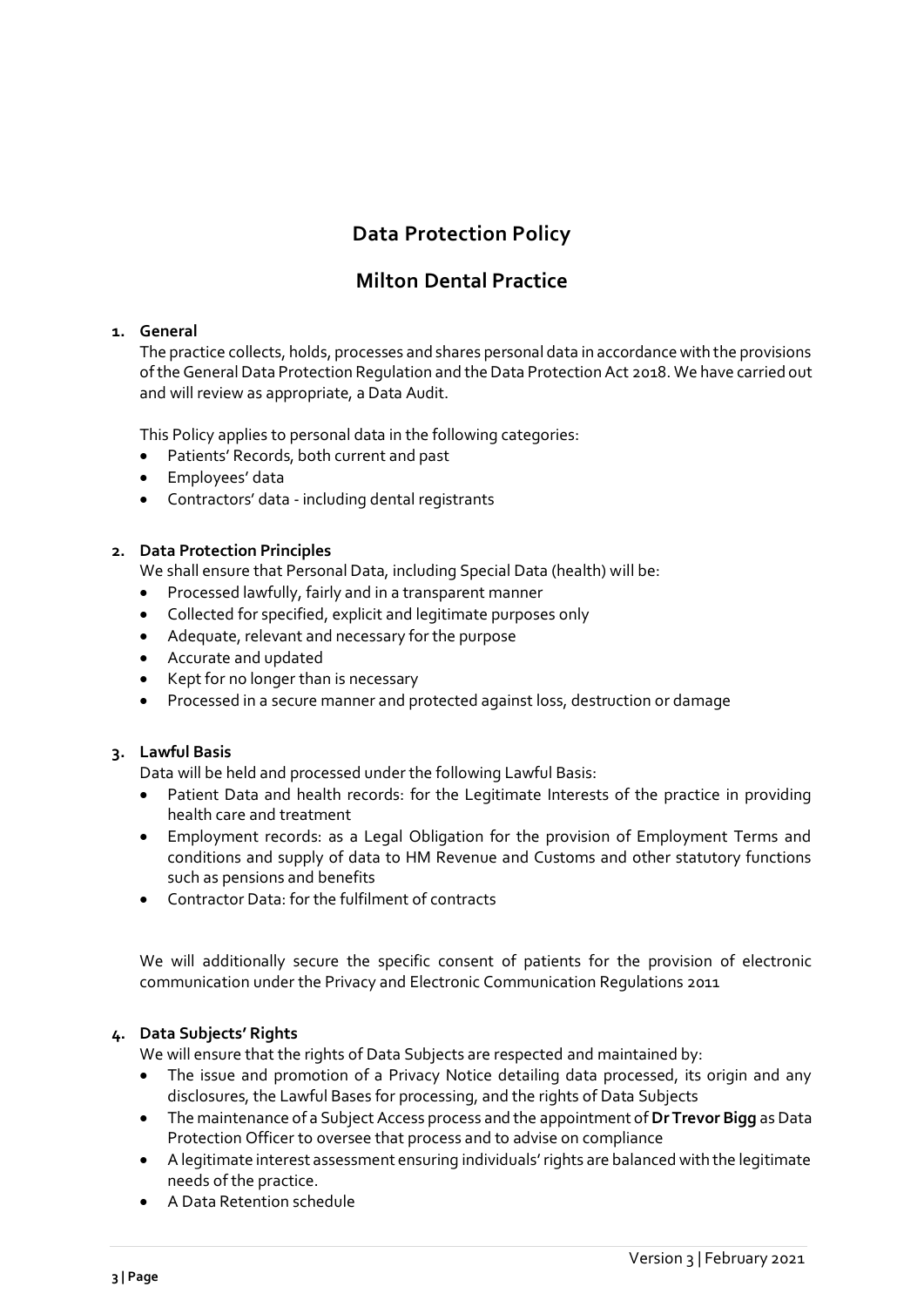- An Information Security policy
- A Data Breach Policy
- Contractual assurance of adequate safeguards if data is processed outside the European Union

# **5. Subject Access Requests**

All data subjects may submit a request to be informed of the data we hold about them, its lawful basis and from whom it is/was obtained and to whom it may be disclosed. We will provide this information without charge and as soon as is reasonably possible and in any event within one month of a valid request being received. Access requests should be addressed (or forwarded without delay) to **Dr Trevor Bigg**.

# **6. Training and Compliance**

We will ensure that all staff are aware of their duty of strict confidentiality regarding personal data, both professional and under the Data Protection law. We will provide training and assure compliance and will review and refresh training on a regular basis.

It is a condition of continuing employment that all staff are aware of, sign their acceptance of, and comply with, their obligations under this Policy. Any queries or concerns must be immediately addressed to **Dr Trevor Bigg**. A breach of this Policy may amount to misconduct and result in disciplinary action. Serious or persistent breaches may result in dismissal.

# **7. Security of Data**

The practice will publish and maintain an Information Security policy to assure against any loss, damage, unlawful disclosure or non-compliant erasure of data. All staff will be trained and advised of their obligations under this Policy.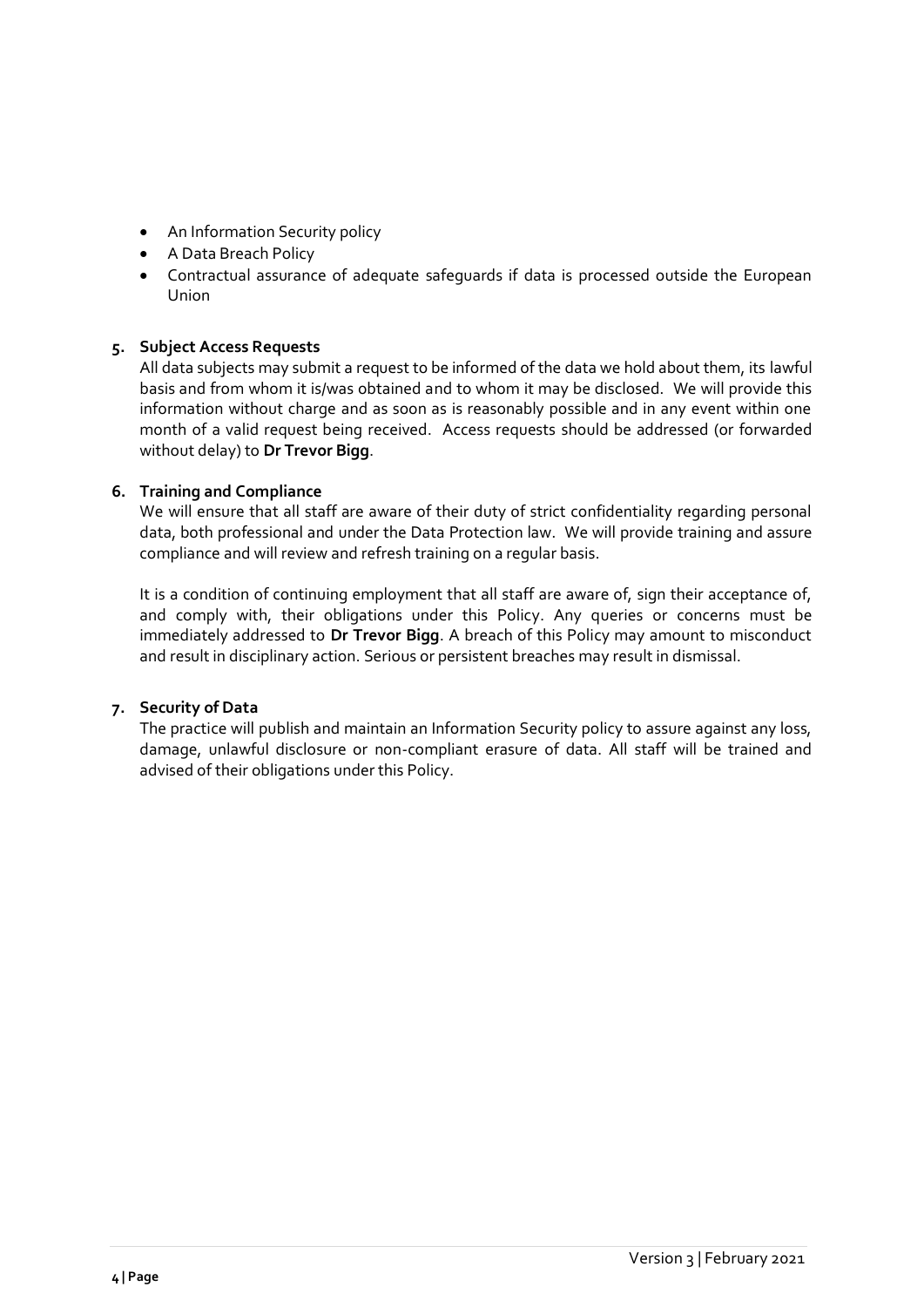# **Privacy Notice for Patients**

# **Milton Dental Practice**

We are a Data Controller under the terms of the Data Protection Act 2018. We are registered with the Information Commissioner No: Z2841176*.*

This **Privacy Notice** explains what patient Personal Information the practice holds, why we hold and process it, who we might share it with, and your rights and freedoms under the Law.

| <b>Our Contact Details</b>                      |                                                                                                           |
|-------------------------------------------------|-----------------------------------------------------------------------------------------------------------|
| Practice name and address:                      | Milton Dental Practice, Breakspeare House,<br>Shipton Road, Milton under Wychwood,<br>OX <sub>7</sub> GJW |
| Practice telephone number(s):                   | 01993 831396                                                                                              |
| Practice e-mail address:                        | reception@drbigg.com                                                                                      |
| Practice website:                               | www.drbigg.com                                                                                            |
| Person responsible for Data Protection queries: | Dr Trevor Bigg                                                                                            |

# **What types of patients' Personal Information do we hold?**

The practice holds patients' Personal Information in the following categories:

- Name, identity, (e.g. date of birth) and contact details
- Family details including anyone who may need to give consent for your care
- Medical history, your GP's details
- Dental history, records of treatment provided, x-rays and photographs
- Payment details and financial information in connection with your care
- Correspondence relating to your care

# **Why do we process patients' Personal Information? (What is the "purpose"?)**

"Process" means we obtain, store, update and archive your Information.

Patients' Personal Information is held for the purpose of providing patients with appropriate, high quality, safe and effective dental care and treatment and the maintenance of accurate records.

### **What is the Lawful Basis for processing your Personal Information?**

The Law says we must tell you this.

We hold patients' Personal Information because it is in our **Legitimate Interest** to do so. Without holding the information we cannot provide your care and treatment effectively.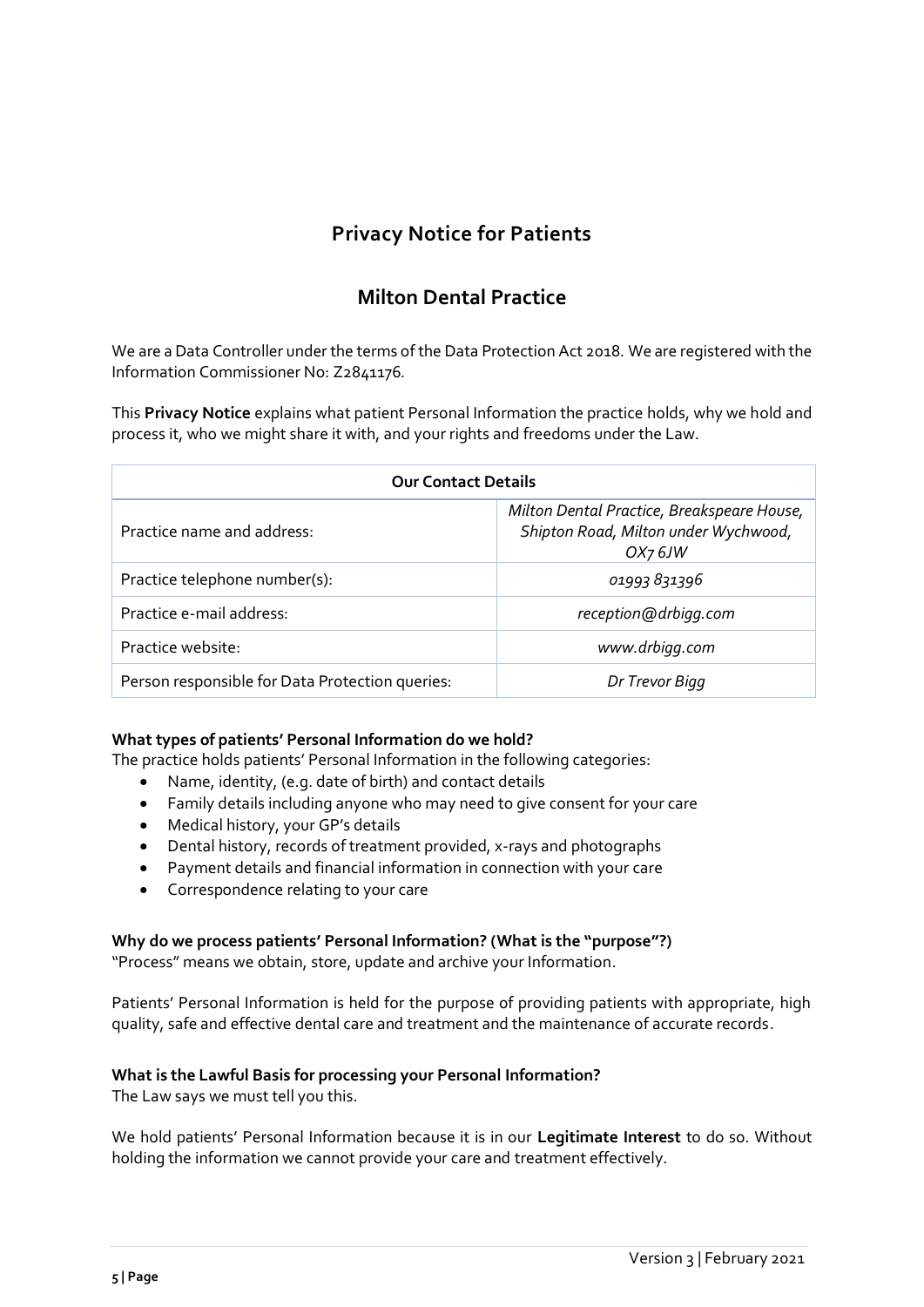# **What do we do with your Information?**

We will only share your information if it is done securely and it is necessary for us to do so.

- Your personal information may be securely shared with other healthcare professionals who need to be involved in your care (for example if we refer you to a specialist, need laboratory work undertaken or need to consult with your doctor). Patient data is also stored for backup purposes off-site with our I.T. technician.
- We may also share your personal information securely to third parties where we are required by law or regulation to do so. This may include:
	- o The General Dental Council
	- o The Care Quality Commission
	- o Dental payment plans or insurers

### **How do we store your Information?**

Your Information is stored securely at the practice on protected computer systems. Computer information is backed up regularly and is securely stored away from our premises.

We will keep your Information for as long as you are having dental care and treatment from us or ask us to remind you or send you future appointments. Otherwise we will archive it (that is, store your Information without processing it), for eleven years from your last contact with us (or until you are age 25 if you are under 18)].

### **What are your data protection rights?**

Under data protection law you have the right to:

- Be informed about the personal information we hold and why we hold it
- Have a copy of your data that we hold by contacting us directly: we will acknowledge your request and supply a response within one month or sooner, without charge
- Check the information we hold about you is correct and if not to make corrections
- Have your data erased in certain circumstances
- Transfer your information to someone else if you tell us to do so and it is safe and legal to do so
- Tell us not to actively process or update your information in certain circumstances

### **What if you are not happy or wish to raise a concern about our processing of your Information?**

You can complain in the first instance to our Data Protection Officer, who is **Dr Trevor Bigg,** *at [practice@drbigg.com](mailto:practice@drbigg.com) or 07801 493209* and we will do our best to resolve the matter.

If this fails, you can complain to the Information Commissioner at:

• [www.ico.org.uk/concerns,](http://www.ico.org.uk/concerns) by calling 0303 123 1113, or by writing to: The Information Commissioner's Office, Wycliffe House, Water Lane, Wilmslow, Cheshire, SK9 5AF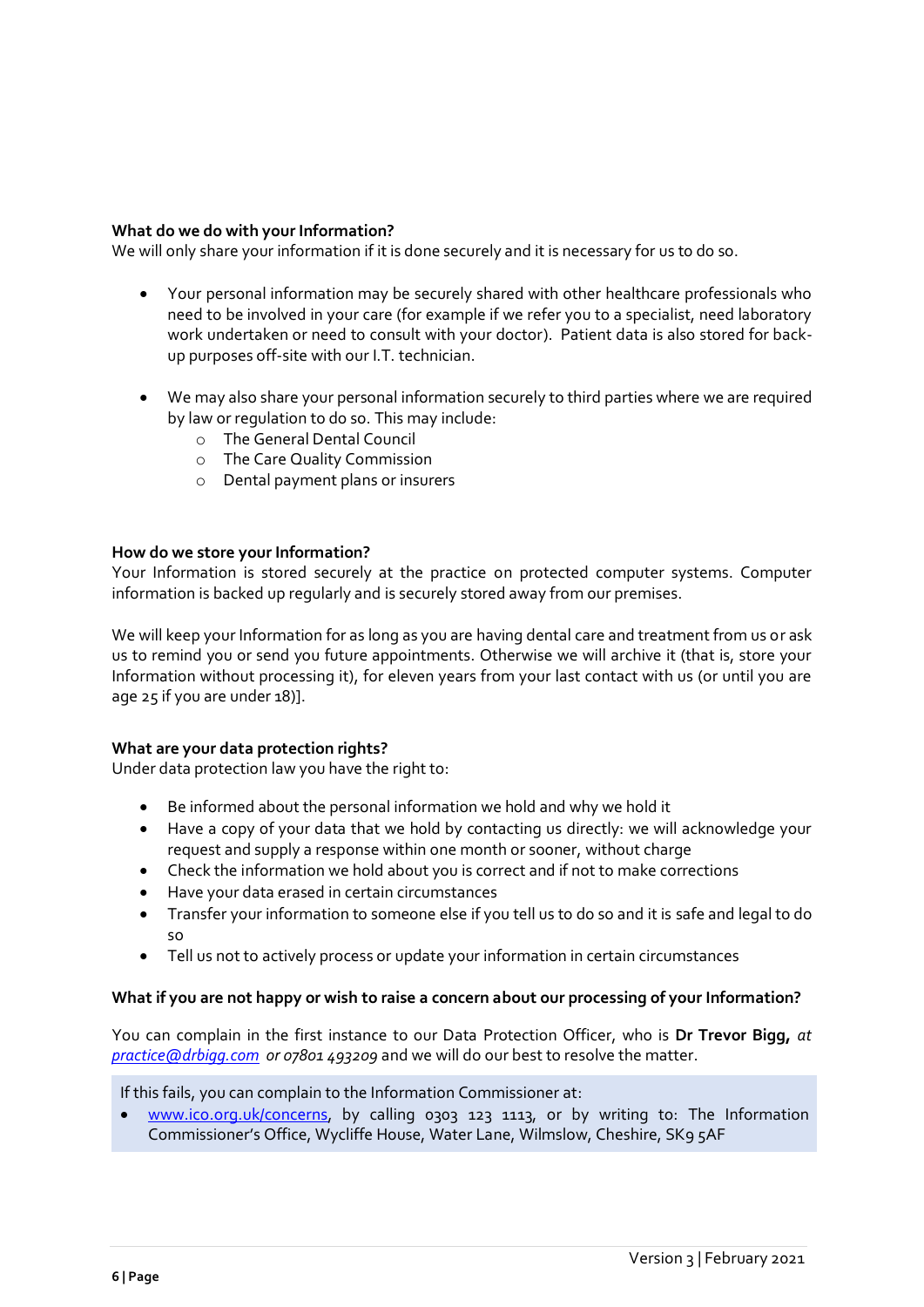# **Privacy Notice for Workers**

# **Milton Dental Practice**

We are a Data Controller under the terms of the Data Protection Act 2018. We are registered with the Information Commissioner No: Z2841176.

This **Privacy Notice** explains what Personal Information relating to Workers the practice may hold, why we hold and process it, who we might share it with, and your rights and freedoms under the Law.

# **Who are considered Workers?**

- The term 'Workers' as defined within the Information Commissioner's Employment Practices Code includes current and former:
- Job applicants (successful or not)
- Employees
- Agency Staff
- Casual Staff
- Contract Staff (including self-employed registered dental professionals)
- Volunteers
- Work Placement individuals

| <b>Our Contact Details</b>                      |                                                                                                           |
|-------------------------------------------------|-----------------------------------------------------------------------------------------------------------|
| Practice name and address:                      | Milton Dental Practice, Breakspeare House,<br>Shipton Road, Milton under Wychwood,<br>OX <sub>7</sub> GJW |
| Practice telephone number(s):                   | 01993 831396                                                                                              |
| Practice e-mail address:                        | reception@drbigg.com                                                                                      |
| Practice website:                               | www.drbigg.com                                                                                            |
| Person responsible for Data Protection queries: | Dr Trevor Bigg                                                                                            |

### **What types of Workers' Personal Information do we hold?**

The practice may hold personal data in the following categories (where it is necessary and relevant to your work):

- Name, proof of identity, date of birth and contact details
- Contracts of employment or engagement (and any amendments)
- Relevant and updated health and employment history, training and qualifications
- Information regarding safeguarding (e.g. DBS checks)
- Information regarding professional registration and professional indemnity
- References, appraisals, performance and monitoring records
- Sickness, injury, absence and accident records
- Disciplinary, grievance and dismissal records
- Financial, banking, Tax and National Insurance information and records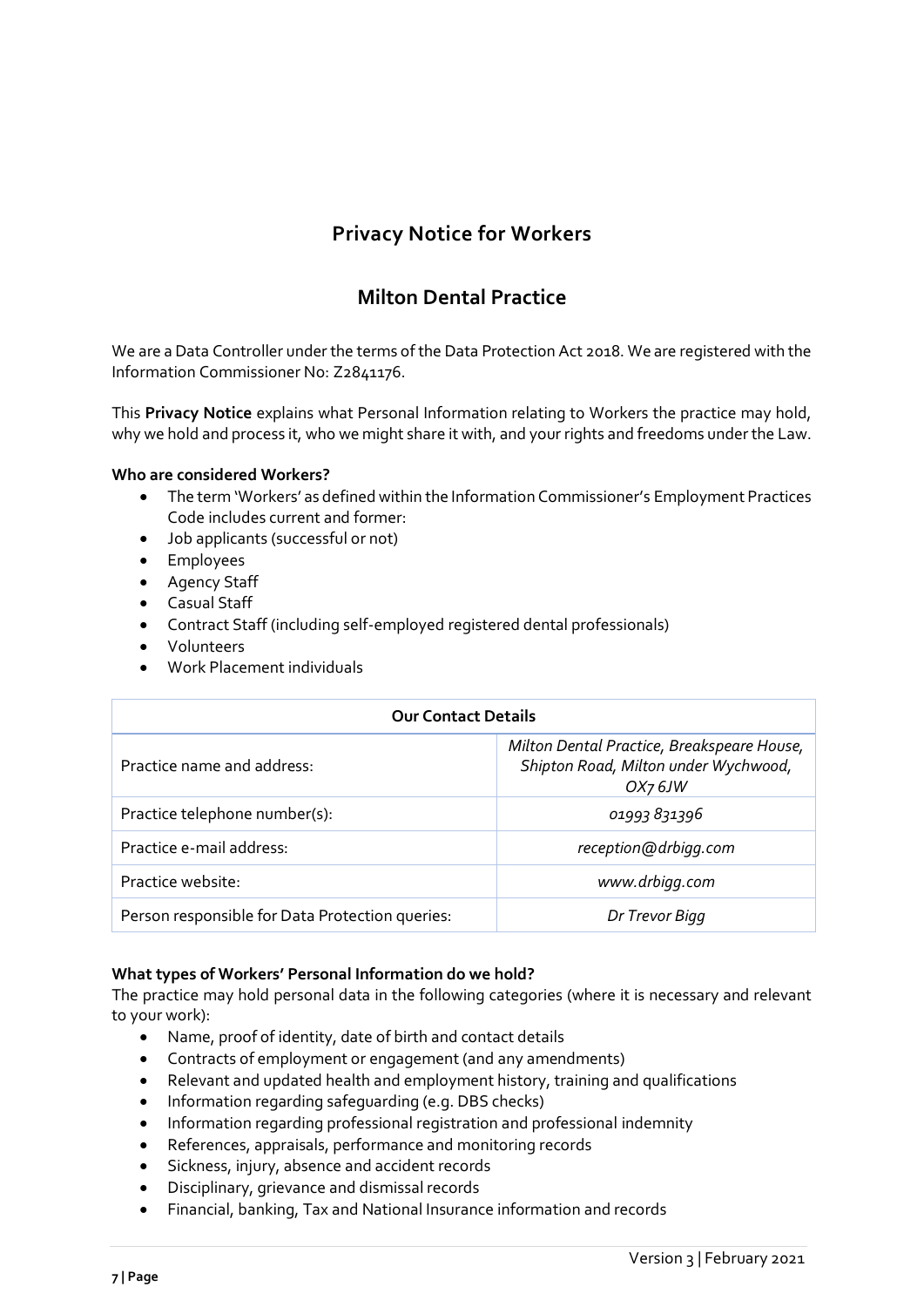# **Why do we process Personal Information? (What is the "purpose"?)**

"Process" means we obtain, store, update and archive your Information.

Workers' Personal Information is held for the purpose of managing an efficient, well-regulated and ethical practice providing quality dental care and a good working environment, and for the fulfilment of the practice's legal and regulatory obligations.

# **What is the Lawful Basis for processing your Personal Information?**

The Law says we must tell you this.

We hold Job Applicants', Volunteers and Work Experience individuals' Personal Information for our necessary **Legitimate Interests** in order to fulfil our purpose as above.

We hold Employees' Personal Information because it is a **Legal Obligation** to do so. For instance, we must comply with the Employment Act (2018), the Dentists Act (1984), the Health and Safety At Work Act (1974), the Health and Social Care Act (2012), the National Health Service act (1977) and the Finance Acts.

We hold Contractors' Personal Information because it is required to fulfil a **Contract** between them and the practice.

### **What do we do with your Information?**

We will only share your information if it is done securely and it is necessary and relevant, or required by law, for us to do so.

For instance, we may share information under those conditions with:

- HM Revenue and Customs
- The Care Quality Commission
- The General Dental Council
- Health and Safety Executive
- Department for Work and Pensions
- Pensions providers
- Training providers
- Professional Advisers such as accountants, lawyers, indemnity providers
- Dental plan providers and insurers
- Locum agencies

### **How do we store your Information?**

Your Information is stored securely at the practice in paper form and on protected computer systems. Computer information is backed up regularly and is securely stored away from our premises.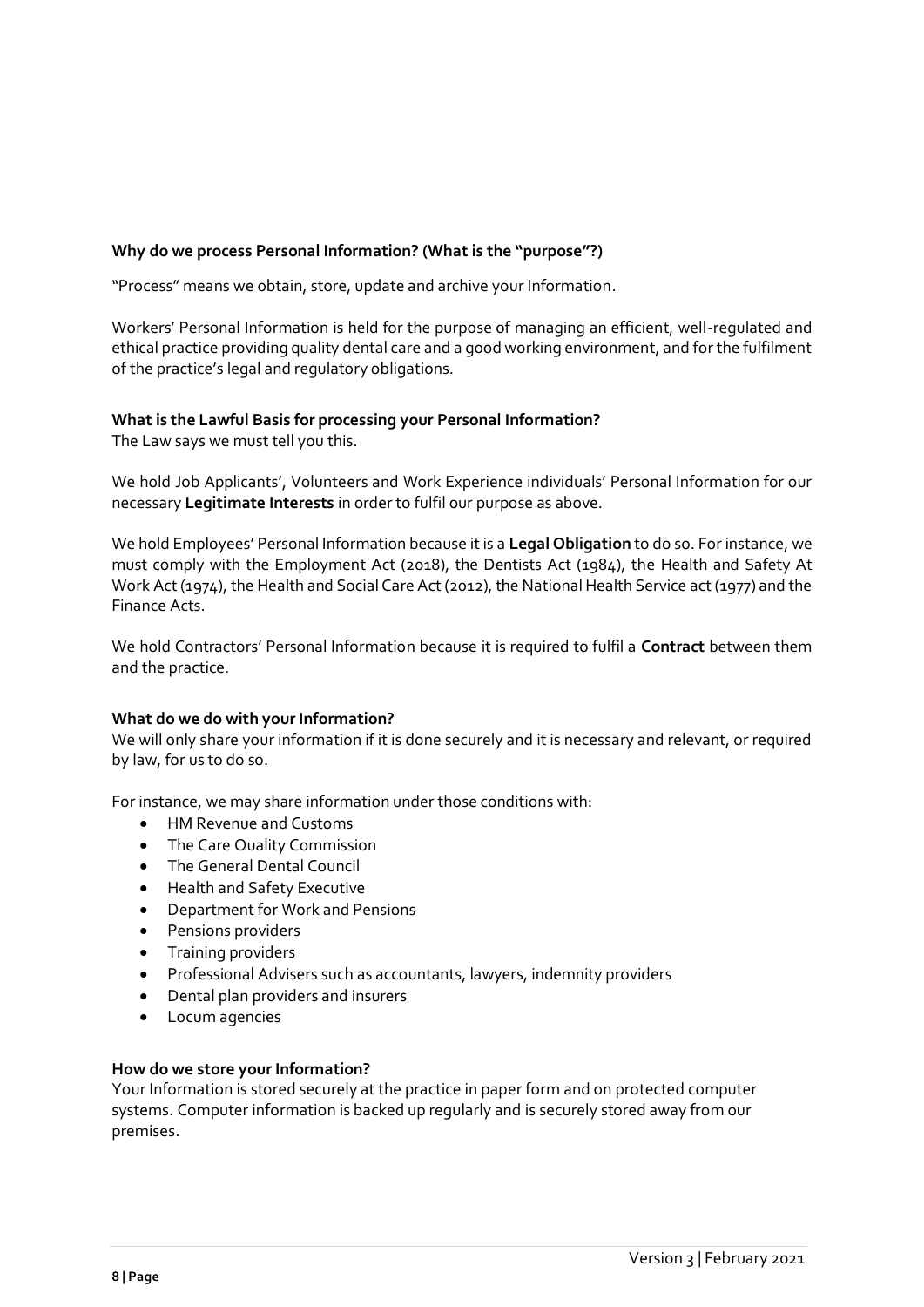- We will keep personal information for unsuccessful Job Applicants for no longer than six months after the completion of the relevant recruitment process unless they explicitly request otherwise.
- We will keep personal information for volunteers and work placement individuals for no longer than six months after the completion of their engagement with us unless they explicitly request otherwise.
- We will keep personal information for employees and contractors for the period of their employment or contract with the practice and on termination of that employment or contract (or of any matter arising from it) we will archive their records (that is, securely store them without further processing) for six years after which time they will be securely destroyed and/or erased.

# **What are your Data Protection rights?**

Under data protection law you have the right to:

- Be informed about the personal information we hold and why we hold it
- Have a copy of your data that we hold by contacting us directly: we will acknowledge your request and supply a response within one month or sooner, without charge
- Check the information we hold about you is correct and if not to make corrections
- Have your data erased in certain circumstances (but not if it is held as a Legal Obligation)
- Tell us not to actively process or update your information in certain circumstances

### **What if you are not happy or wish to raise a concern about our processing of your Information?**

You can complain in the first instance to our Data Protection Officer, who is **Dr Trevor Bigg,** *at [practice@drbigg.com](mailto:practice@drbigg.com) or 07801 493209* and we will do our best to resolve the matter.

If this fails, you can complain to the Information Commissioner at:

• [www.ico.org.uk/concerns,](http://www.ico.org.uk/concerns) by calling 0303 123 1113, or by writing to: The Information Commissioner's Office, Wycliffe House, Water Lane, Wilmslow, Cheshire, SK9 5AF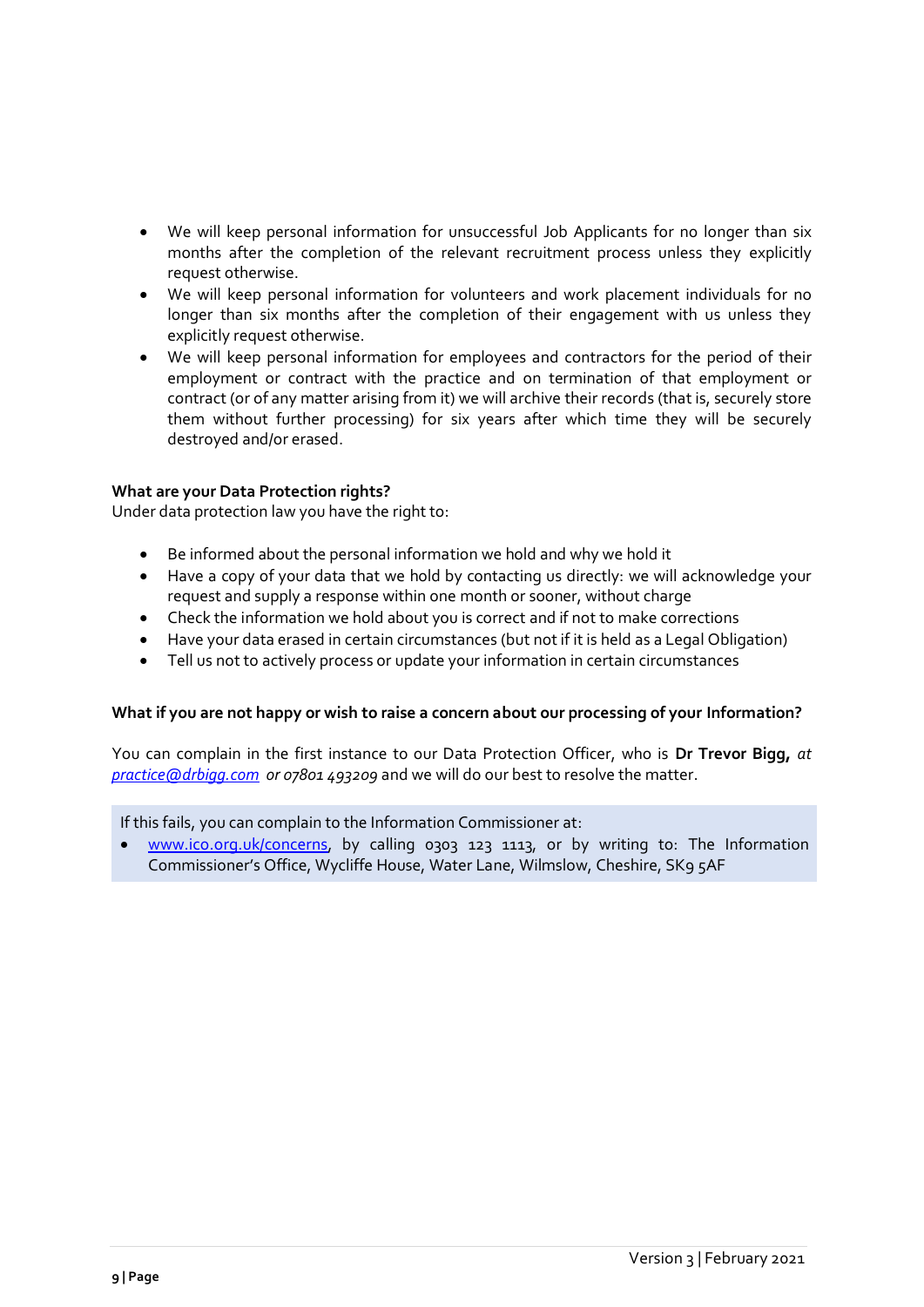# **Legitimate Interest Assessment**

# **For: MILTON DENTAL PRACTICE**

# **Part A: Identifying a Legitimate Interest**

|                | Question                                                                                                                                                                                                             | <b>Answer</b>                                                                                                                                                                    |
|----------------|----------------------------------------------------------------------------------------------------------------------------------------------------------------------------------------------------------------------|----------------------------------------------------------------------------------------------------------------------------------------------------------------------------------|
| $\mathbf{1}$ . | What is the purpose of the processing operation?                                                                                                                                                                     | For carrying out dental care and treatment of patients                                                                                                                           |
| 2.             | Is the processing necessary to meet one or more<br>specific organisational objectives?                                                                                                                               | Yes - it is a legal and professional requirement                                                                                                                                 |
| 3.             | Is the processing necessary to meet one or more<br>specific objectives of any Third Party?                                                                                                                           | Yes-to conform to General Dental Council Standards and to<br>maintain high professional standards as defined by expert<br>authorities and with HMRC and DWP concerning employees |
| 4.             | Does the GDPR, ePrivacy Regulation or other<br>national legislation, specifically identify the<br>processing activity as being legitimate, subject to<br>the completion of a balancing test and positive<br>outcome? | Yes - Article $g(z)$ of the GDPR and Clause 10(2) of the Data<br>Protection Act 2018 refers, for example the processing of<br>sensitive personal data for an employee            |

# **Part B: Identifying a Legitimate Interest**

|                | Question                                                                                                    | Answer                                                                                                                                                                                                                                                                                                                      |
|----------------|-------------------------------------------------------------------------------------------------------------|-----------------------------------------------------------------------------------------------------------------------------------------------------------------------------------------------------------------------------------------------------------------------------------------------------------------------------|
| $\mathbf{1}$ . | Why is the processing activity important to the Data<br>Controller?                                         | To maintain current accurate records of patients' health care<br>and treatment and to identify them for administrative<br>purposes                                                                                                                                                                                          |
| 2.             | Why the processing activity is important to other<br>parties the data may be disclosed to (if appropriate)? | To ensure the provision of high quality care and treatment to<br>patients as appropriate to their needs; and to ensure the<br>accessibility and accuracy of the records.<br>E.g. dental laboratories and other suppliers, referral<br>practices, clinical data processors (software suppliers) and<br>other expert advisers |
| $3 -$          | Is there another way of achieving the objective?                                                            | No                                                                                                                                                                                                                                                                                                                          |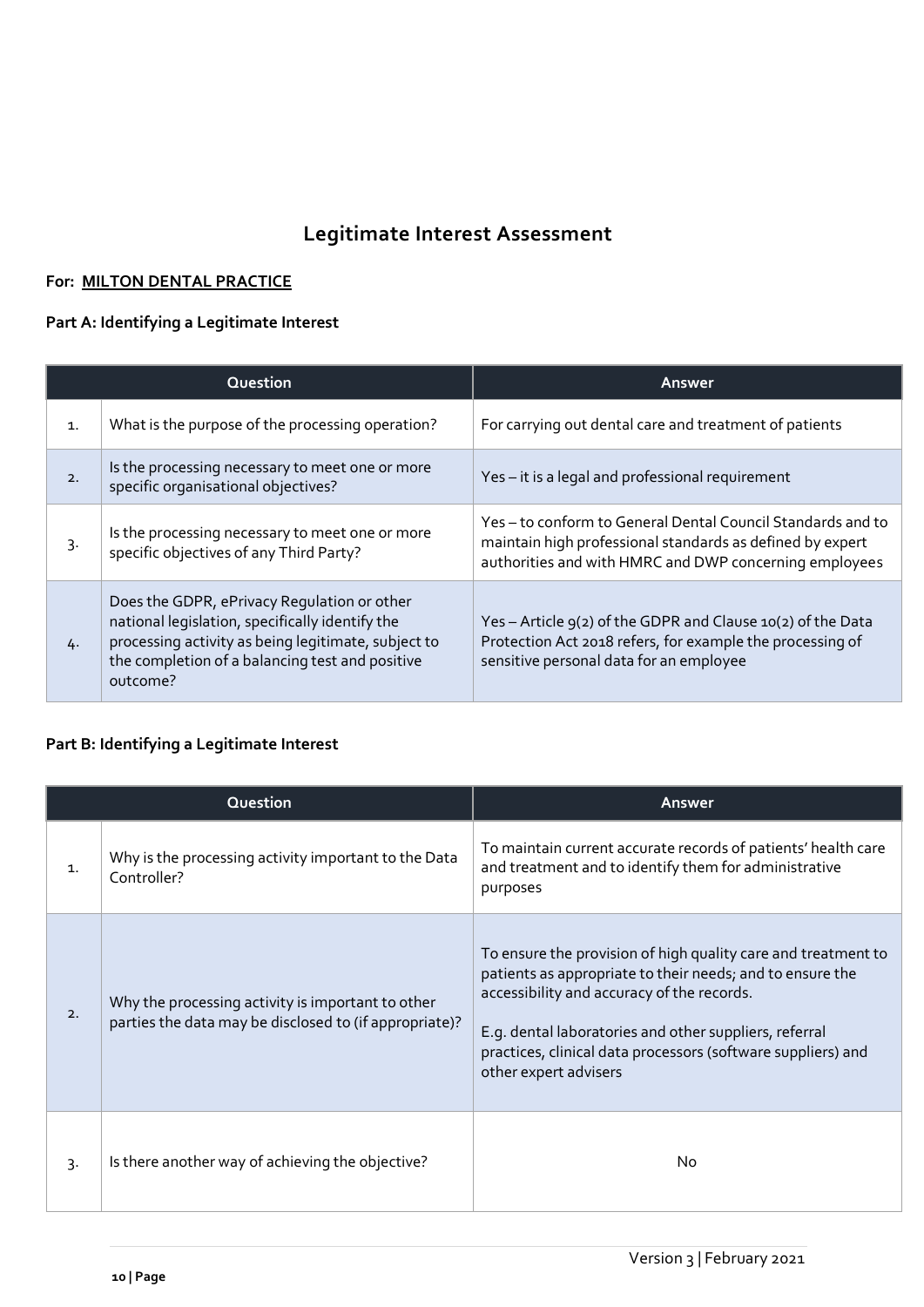| Question |                                                                                                                                           | Answer                                                                                                                                                                                                                      |  |
|----------|-------------------------------------------------------------------------------------------------------------------------------------------|-----------------------------------------------------------------------------------------------------------------------------------------------------------------------------------------------------------------------------|--|
| 1.       | Would the individual expect the processing to take<br>place?                                                                              | Yes                                                                                                                                                                                                                         |  |
| 2.       | Does the process add value to a product or service<br>that the individual uses?                                                           | Yes                                                                                                                                                                                                                         |  |
| 3.       | Is the processing likely to negatively impact the<br>individual's rights?                                                                 | No                                                                                                                                                                                                                          |  |
| 4.       | Would there be a prejudice to the Data Controller if<br>processing did not take place?                                                    | Yes                                                                                                                                                                                                                         |  |
| 5.       | Is the processing likely to result in unwarranted harm<br>or distress to the individual?                                                  | No                                                                                                                                                                                                                          |  |
| 6.       | Would there be a prejudice to a Third Party if<br>processing did not happen?                                                              | <b>No</b>                                                                                                                                                                                                                   |  |
| 7.       | Is the processing in the interests of the individual<br>whose personal data it relates to?                                                | Yes                                                                                                                                                                                                                         |  |
| 8.       | Are the legitimate interests of the individual aligned<br>with the party looking to rely on their legitimate<br>interests for processing? | Yes                                                                                                                                                                                                                         |  |
| 9.       | What is the connection between the individual and<br>the organisation?                                                                    | Existing customer<br>Lapsed or cancelled customer<br>Employee or contractor<br><b>Business client</b><br>Prospective client<br>$\overline{\phantom{a}}$<br>Supplier<br>None of the above                                    |  |
| 10.      | What is the nature of the data to be processed? Does<br>data of this nature have any special protections<br>under GDPR                    | Identification of the individual<br>$\blacksquare$<br>Contact details<br>$\Box$<br>Current and past health data (Sensitive)<br>$\blacksquare$<br>Future clinical care and treatment (Sensitive)<br>$\overline{\phantom{a}}$ |  |
| 11.      | Is there a two-way relationship between the<br>organisation and the individual? How close is that<br>relationship?                        | On-going with some patients<br>$\overline{a}$<br>Periodic or one-off with others<br>$\overline{a}$<br>None<br>$\overline{\phantom{a}}$                                                                                      |  |
| 12.      | Would the processing undermine or limit the<br>individual's rights?                                                                       | <b>No</b>                                                                                                                                                                                                                   |  |
| 13.      | Has the personal data been obtained directly from<br>the individual?                                                                      | Yes - in the case of consenting adults<br>$\overline{a}$<br>No - in the case of children below the age of consent and<br>$\overline{\phantom{a}}$<br>vulnerable adults                                                      |  |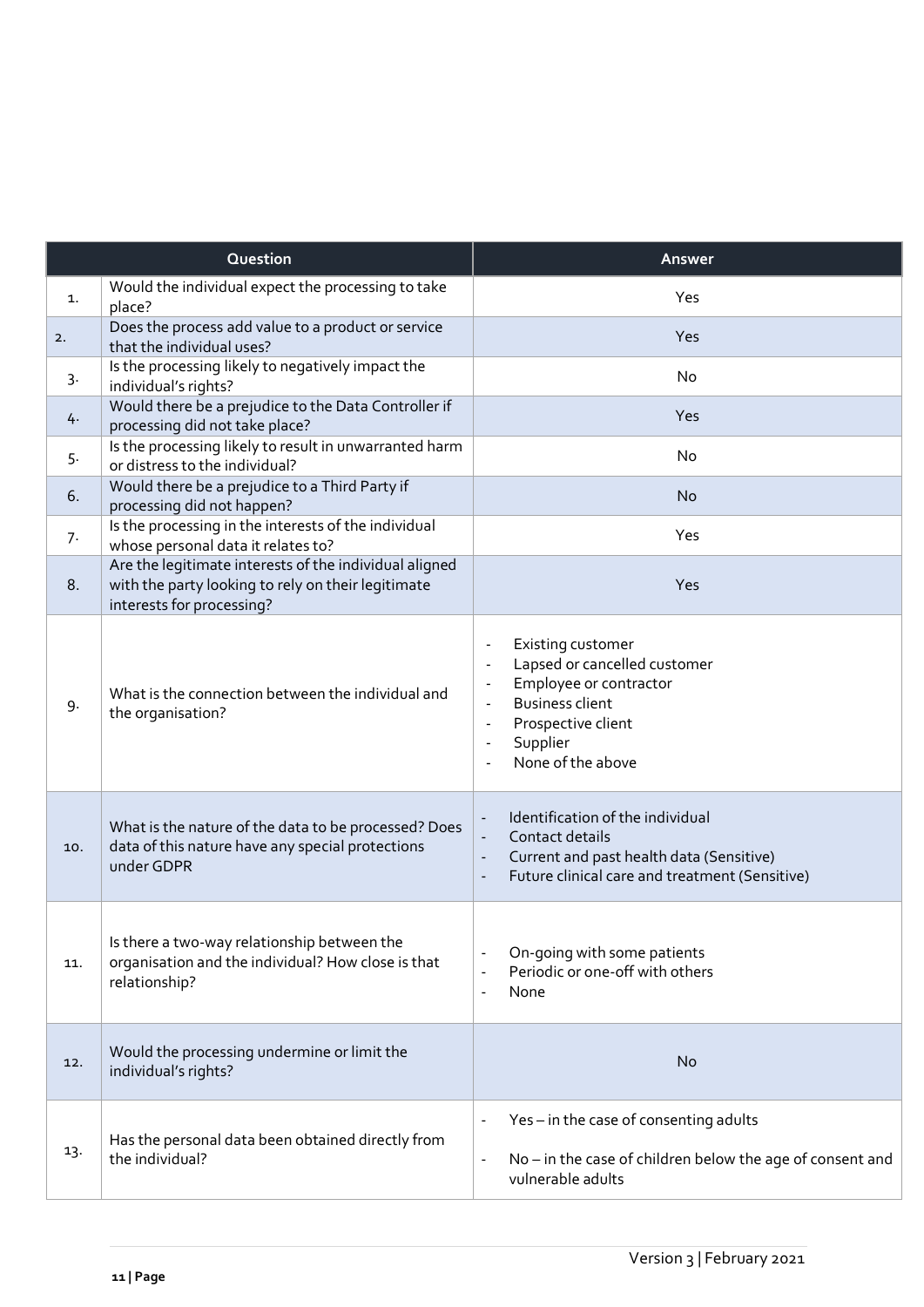| 14. | Is there an imbalance in who holds the power<br>between the organisation and the individual?                                                                                 | Yes, however the obtaining of valid consent to care and<br>treatment by each individual or an appointed carer, parent or<br>Attorney validates the processing                                       |
|-----|------------------------------------------------------------------------------------------------------------------------------------------------------------------------------|-----------------------------------------------------------------------------------------------------------------------------------------------------------------------------------------------------|
| 15. | Is it likely that the individual would expect their<br>information to be used for this purpose?                                                                              | Yes                                                                                                                                                                                                 |
| 16. | Could the processing be considered intrusive or<br>unwarranted? In particular, could it be perceived as<br>such by the individual, or in the context of the<br>relationship? | No. Processing is subject to the requirements of professional<br>confidentiality                                                                                                                    |
| 17. | Is a fair processing notice supplied to the individual?<br>If so, how? Is it sufficiently clear and up front<br>regarding the purpose of the processing?                     | A full Privacy Notice is available on websites, and at the<br>premises and its existence is clearly signposted in all means<br>of contact                                                           |
| 18. | Can the individual whose data is processed control<br>the processing or object to it easily?                                                                                 | Access to clinical records is available to every patient.<br>Records of patients not under continuing or regular care are<br>archived for legal purposes as required by professional<br>authorities |
| 19. | Can the scope of the processing be modified to<br>reduce or mitigate any underlying privacy risks or<br>harm?                                                                | See mitigations in Part D                                                                                                                                                                           |

# **Part D: Safeguards and Compensating Controls**

Safeguards include a range of compensating controls or measures which may be put in place to protect the individual or to reduce any risks or potentially negative impacts of processing. These may have been considered as part of a Privacy Impact Assessment and might include: data minimisation, de-identification, technical and organisational security measures, privacy by design, additional transparency, additional layers of encryption, restricted access with passwords, opt-out options.

# **Add a description of these here:**

For example

- the use of encryption of emails
- secure access to data as it is password protected
- data is backed-up and stored daily off-site
- restriction on the use of personal devices for storing or processing data
- encryption of e-mails
- physical security of the premises.

Patients may choose not to opt-in to electronic messaging.